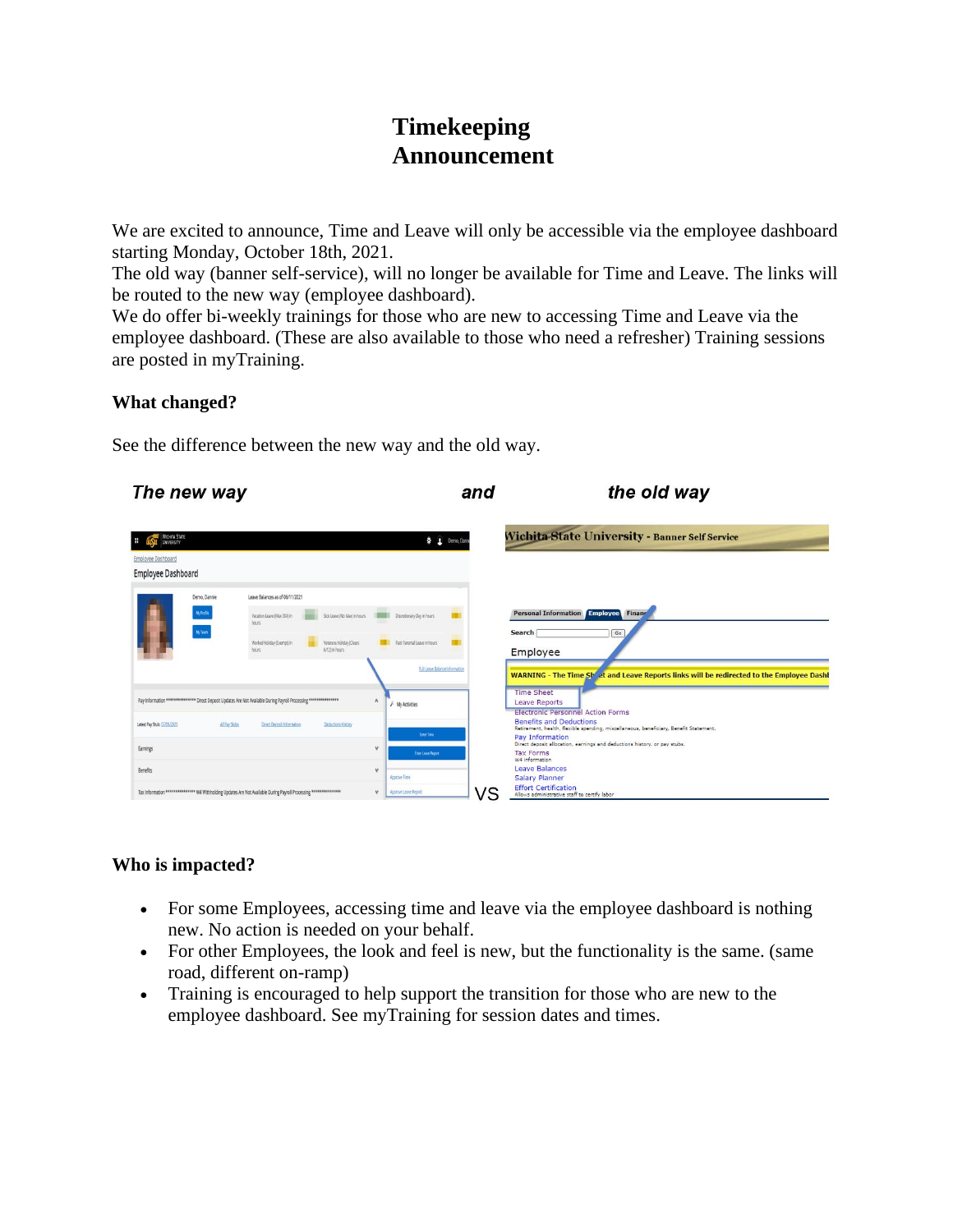#### **How to access the employee dashboard:**

- 1. Log into myWSU
- 2. Navigate to the Employee Self Service Channel
- 3. Click employee dashboard